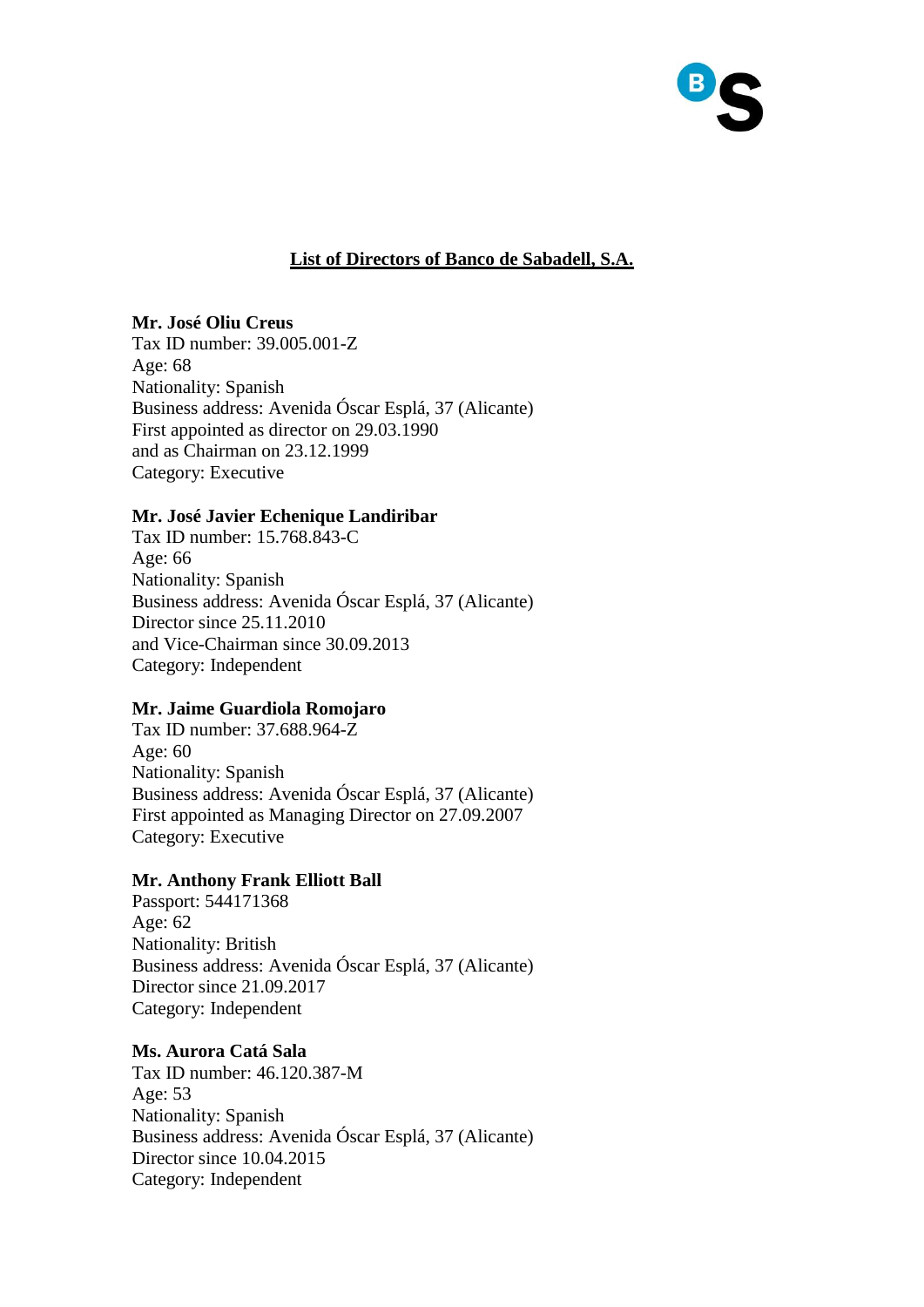

## **Mr. Pedro Fontana García**

Tax ID number: 37.648.959-Y Age: 65 Nationality: Spanish Business address: Avenida Óscar Esplá, 37 (Alicante) Director since 21.12.2017 Category: Independent

### **Ms. María Teresa García-Milá Lloveras**

Tax ID number: 46.108.791-R Age: 62 Nationality: Spanish Business address: Avenida Óscar Esplá, 37 (Alicante) First appointed as director on 29.03.2007 Category: Lead Independent

# **Mr. George Donald Johnston**

Passport: 508952361 Age: 62 Nationality: British Business address: Avenida Óscar Esplá, 37 (Alicante) Director since 05.10.2017 Category: Independent

## **Mr. José Manuel Lara García**

Tax ID number: 46.354.964-M Age: 41 Nationality: Spanish Business address: Avenida Óscar Esplá, 37 (Alicante) First appointed as director on 25.06.2015 Category: External

## **Mr. David Martínez Guzmán**

Passport: 099205144 Age: 60 Nationality: British Business address: Avenida Óscar Esplá, 37 (Alicante) Director since 24.04.2014 Category: Proprietary